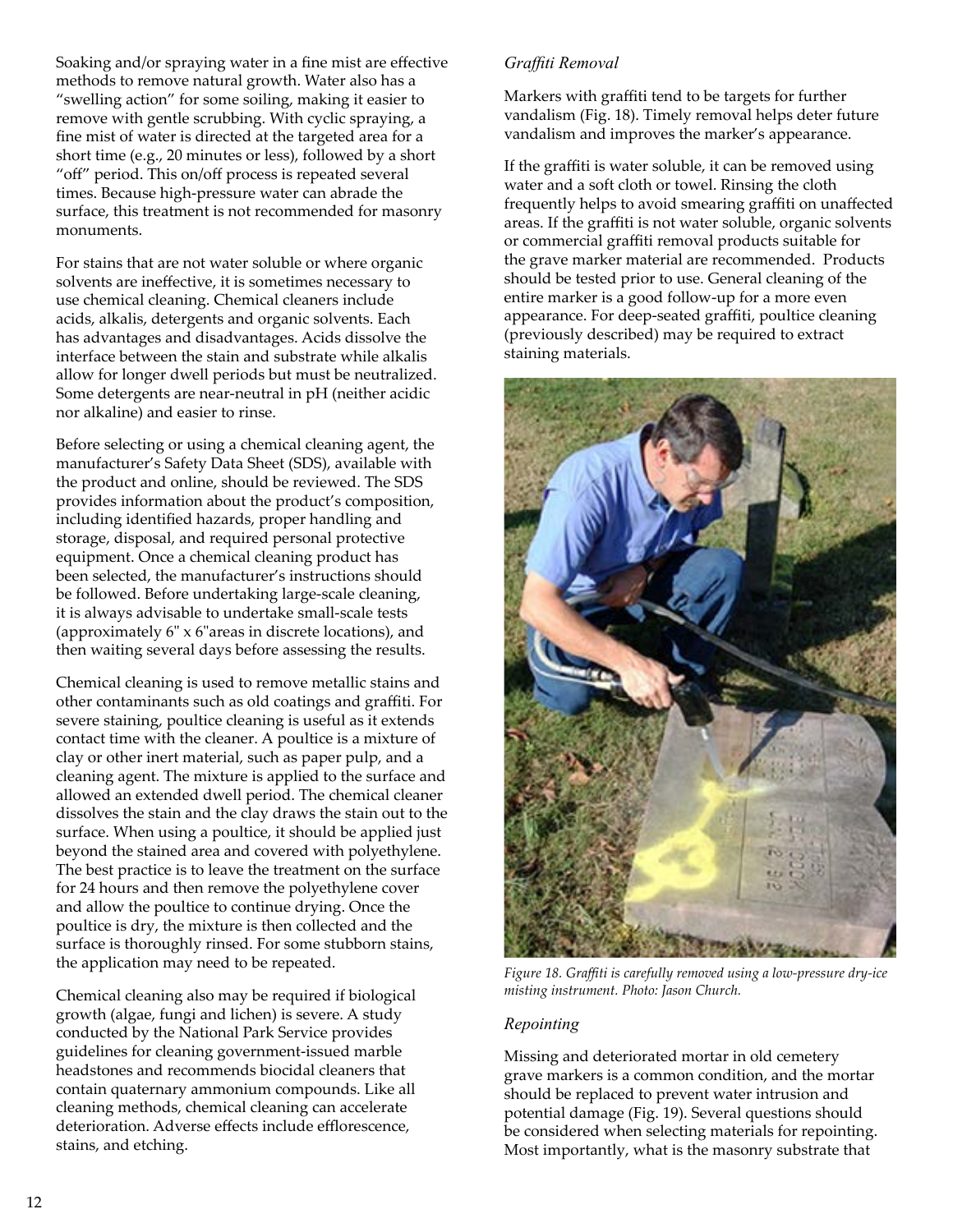

*Figure 19. Masonry markers like this box tomb may require the repointing of mortar joints. It is important to use a mortar that is softer than the historic brick. In this case a conservator uses a lime putty-based mortar to repoint. Photo: Jason Church.*

requires repointing? What mortar mix is suitable for the historic masonry? How quickly will mortar need to cure? Soft mortars contain traditional lime putty or modern hydrated lime. Harder mortars contain natural or Portland cement. If necessary, mortars can be tinted with alkali-stable pigments to match historic mortar colors. The selection of the mortar to be used is critically important to the success of the project. An inappropriate mortar can result in unattractive work and accelerate the deterioration of the historic grave marker. Always avoid the use of bathtub caulk and silicone sealants for repointing mortar joints.

Prior to repointing, any loose and deteriorated mortar needs to be removed from the joint, preferably using hand tools. Following joint preparation, the mortar materials (lime, cement, and sand) are mixed, and then water added to form a stiff paste. The repointing mortar is applied using a tuck pointing trowel, typically with a narrow 1/8"- 1/2" flat blade. Mortar is compacted into the joint, and then excess mortar is removed and the original joint profile replicated. Good repointing requires skill. Generally, a mason or person with masonry training should repoint mortar joints.

#### *Resetting*

Resetting is recommended for grave markers when their foundations are unstable or out of plumb (Figs. 20a through 20c). This often complex activity involves lifting the grave marker, leveling its foundation, and returning the marker to its original upright position. Workers can be injured and the grave marker damaged if resetting is not carried out properly and safely.

Inexperienced staff or volunteers should not attempt resetting without training from a conservator, engineer, or other preservation professional. When dealing with fragile or significant grave markers, or those with large



*Figure 20a. This slate grave marker in the Ancient Burying Ground in Hartford, CT, is a ground-support stone. Resetting requires digging a hole that will hold the base of the stone and then compacting the soil at the bottom of the hole by hand. Photo: Fran Gale.*



*Figure 20b. To facilitate drainage, crushed stone, gravel, and sharp sand line the hole and are hand-tamped around the stone after placement. Photo: Fran Gale.*



*Figure 20c. The reset ground-supported grave marker should be level and plumb. Photo: Fran Gale.*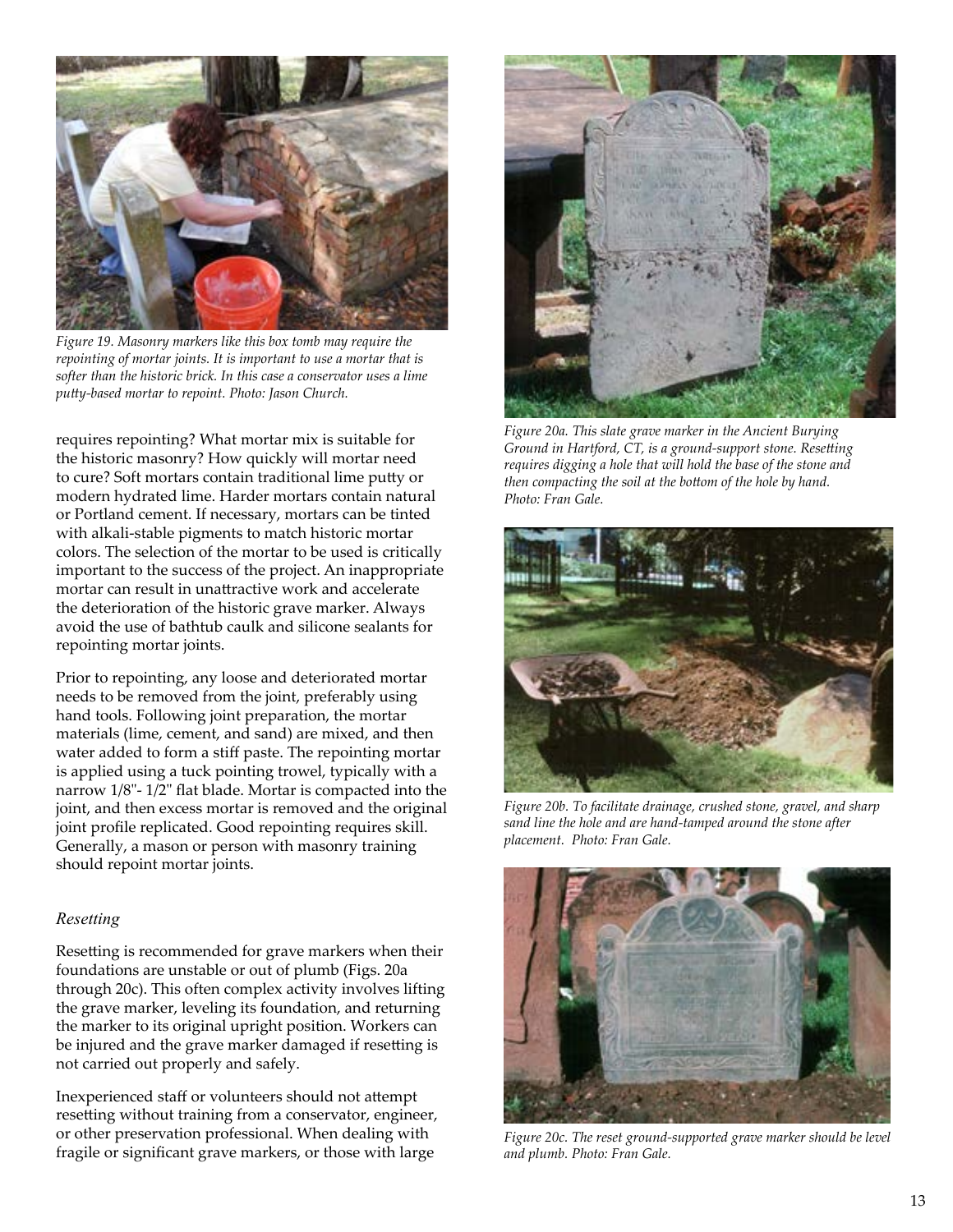# **Safety**

Encouraging the public to visit and explore public burial grounds and cemeteries increases awareness of the value of these sacred sites. If visitation is promoted, owners and property managers must be responsible for ensuring that their sites are safe for staff and visitors. This responsibility includes monitoring the condition of grave markers.

Historic cemeteries can be hazardous workplaces for staff members, consultants, contractors, and volunteers. Awareness of potential hazards in a historic cemetery and careful planning are essential to avoiding injury. Maintain an appropriate first aid kit on site for minor injuries and have an emergency plan in place that includes contact information for medical assistance.

Creating a safe work environment in historic cemeteries requires appropriate planning for each project, starting with personal protective equipment. Suitable clothing and personal protective equipment should be fundamental safety requirements. Supportive shoes such as steel toe work boots or sturdy lace-up shoes help protect ankles and feet from injury, just as good work gloves help protect hands from cuts, scrapes, and splinters. Whether using a chipper, drill and other power tools or equipment, safety glasses or goggles are essential. A back brace often is recommended for heavier lifting tasks. Do not work alone or, if you must, tell someone where you are and when you expect to return.

During hot weather, heat stress is a present risk. Besides knowing the signs of heat stress, preventive measures should be taken by each worker:

- Wear light, loose-fitting, breathable clothing and a broad-brimmed hat.
- Use sunscreen, reapplying as needed.
- Take frequent breaks in the shade.
- Make sure fresh water is available and drink to stay hydrated.
- Eat small meals before and during work.
- Avoid caffeine, alcohol, and large amounts of sugar.

Trip and falling hazards include uneven ground, holes, open graves, toppled grave markers, fallen tree limbs, and other debris (Fig. C). Sitting, climbing, or standing on a grave marker should be avoided since the additional weight may cause



*Figure C. Gophers and other burrowing animals produce uneven ground and holes that are trip and falling hazards to visitors and staff of historic cemeteries. Photo: Jason Church.*

deteriorated and structurally unstable monuments to break or collapse with serious injury potentially occurring to the worker and damage to the marker. To help prevent injuries that can result from unstable grave markers, it is important to routinely identify and flag severely damaged and unstable grave markers for corrective work and to rope off any marker considered to be in immediate danger of collapse. Prior to beginning work, the immediate area around the job site should be rechecked for safety hazards.

Snakes, wasps, and burrowing animals inhabit historic cemeteries (Fig. D). Snakes sun on warm stones and hide in holes and ledges, so it is important to be able to identify local venomous snakes. An appropriate venomous snake management plan should be in place, and



*Figure D. Yellow jackets that are nesting below the projecting molding of this grave marker pose a hazard to visitors and staff because, if disturbed, they will vigorously defend their nest. Yellow jacket, paper wasp and hornet nests should be removed from grave markers by trained staff or specialists. Photo: Jason Church.*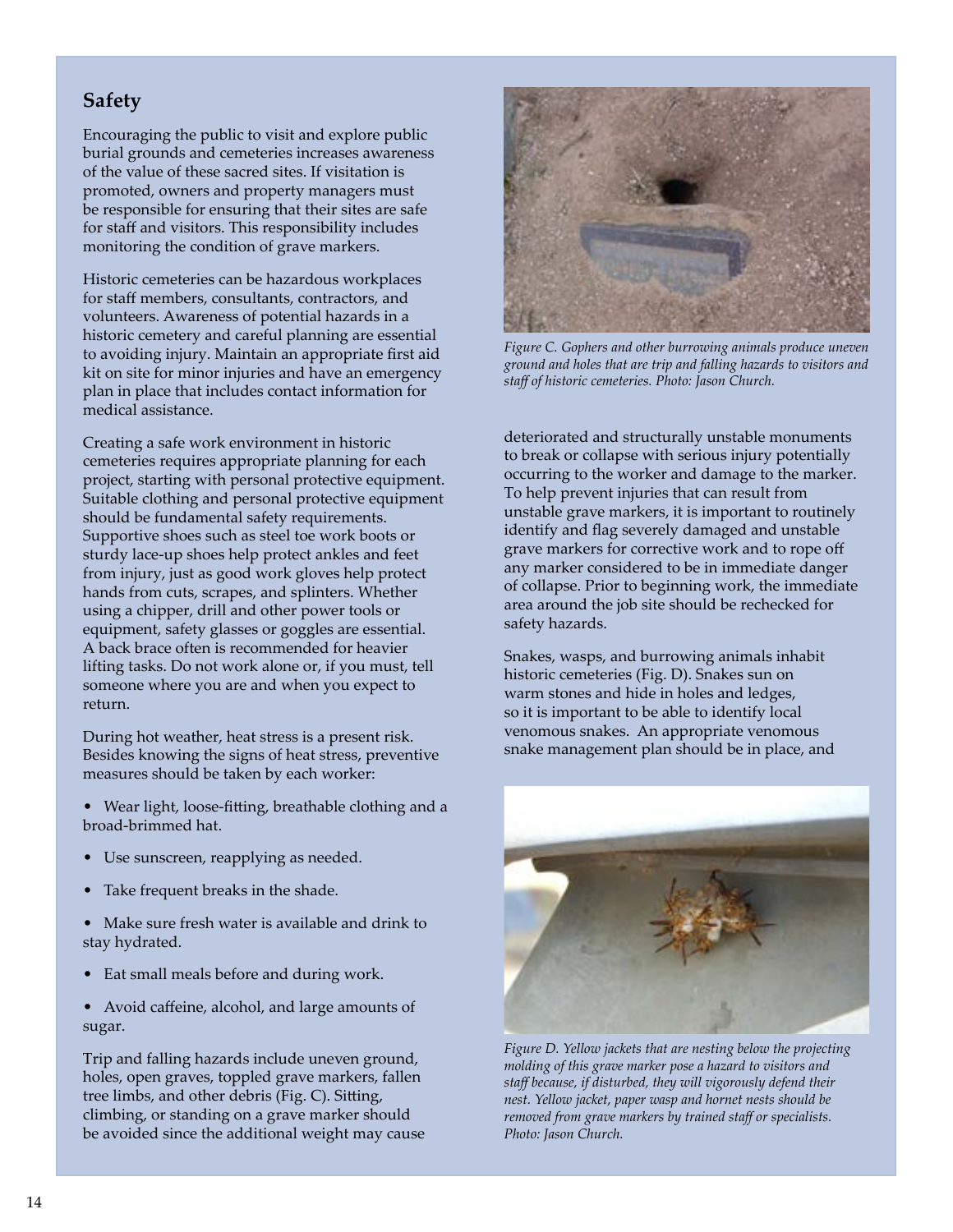all workers should be familiar with it. Workers and volunteers should be instructed as to safety measures to be taken in regards to snakes, including proper clothing where there is an identified risk.

The imported red fire ant is an invasive pest, prevalent in the southern United States. They attack en masse, resulting in painful bites that can be potentially life threatening to people with allergic reactions. It is important to be able to identify the presence of red imported fire ants; be informed as to safety measures to take when working in areas known to be infested with them; and take steps to control them as necessary. A rescue medicine is available for those with serious allergic reactions.

Paper wasps, yellow jackets, and hornets are another concern, building nests around and on ledges and lips of box tombs, mausoleums, and other grave markers. They are very territorial around their nests and will vigorously defend them. There are nontoxic sprays that can be used in and around the work area. Nests should be safely removed.

Burrowing animals like armadillos, groundhogs, gophers, and moles disrupt the ground with their digging and tunnels and can create tripping hazards or undermine grave markers. Prairie dogs have been known to dig up bones and destroy gravesites. Sinkholes created by these animals can also be perfect places for other creatures like snakes to inhabit.

Proper work practices and lifting techniques need to be used whenever lifting or resetting grave markers. Many markers are surprisingly heavy. For example, a common upright marble headstone measuring 42" long, 13" wide, and 4" deep weighs over 200 pounds. Volunteers and workers should work in pairs, be able bodied, and have training in safe

stacked bases, a specialist should be contracted for resetting.

It is important to check state and local regulations to make sure that digging around the grave marker is authorized before starting any resetting effort. Also, grave markers should be documented and cleaned before resetting. It is also a good time to measure and record the overall size of the marker and note any stone carver's marks or inscription of the company that made the marker. The company name is often found on buried portions of the base and revealed during the resetting process.

Typical materials required for resetting include a hoist, shovels, plumb lines, levels, tamping devices, wooden stakes, and boards. To improve drainage, sand and



*Figure E1. The simple wooden clamp system allows two people to safety lift a marble grave marker. Photo: Sarah Jackson.*



*Figure E2. The clamp system is constructed from off-the-shelf wooden boards. Photo: Sarah Jackson.*

lifting techniques. Lift equipment and ergonomically correct tools should be routinely used to lift heavy markers (for most people this includes markers that weight more than 50 pounds). For smaller grave markers, a simple wooden clamp system can be constructed for a two-person lift (Figs. E1 and E2).

small gravel or small stones are commonly used when resetting.

Prior to resetting, it is important to establish the type of base. Most grave markers have one of three main base types: (1) ground supported, (2) slotted base, or (3) stacked base. Similar tasks are undertaken for each base type.

Ground-supported stones are a common type of historic grave marker. This type includes the traditional New England slate and brownstone markers and governmentissued marble headstones. The primary goal with any ground-supported marker is to have it level and plumb. To reset the marker, a few inches or more of soil is first removed from around the stone. This is usually sufficient to enable a stone marker to be straightened.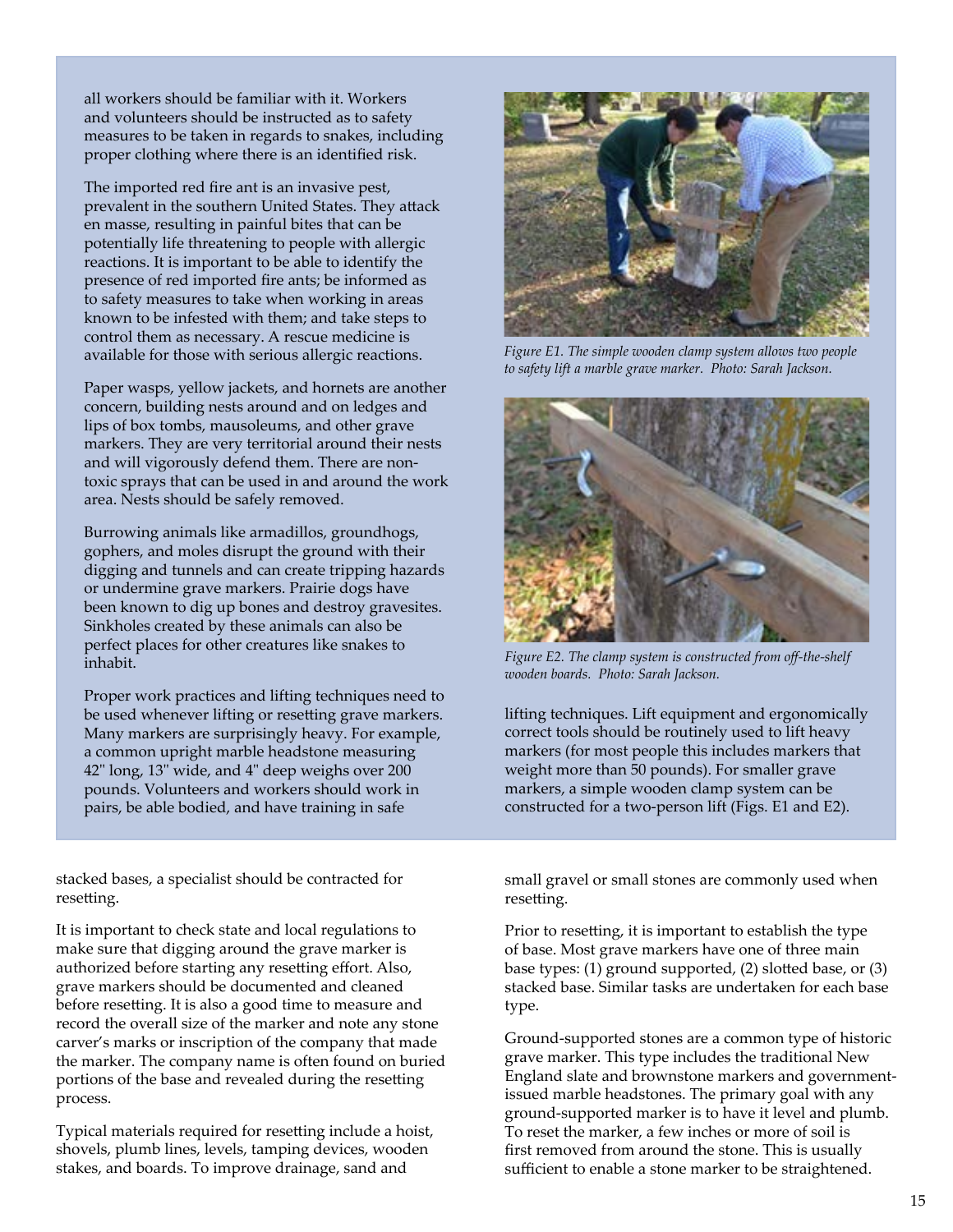The enlarged hole is then filled and compacted around the marker.

If a grave marker has fallen over and has been covered with soil or turf, it must first be inspected for attached concrete or other anchoring system. If this system is still attached, the grave marker may break during lifting. After removing the stone, it can be cleaned and then temporarily set on wood supports.

The hole left from removal of the marker will need to be enlarged to hold the base of the stone. Soil at the bottom of the hole should be compacted by hand, not with a power tamper. In most cemeteries, crushed stone or sharp pea-size gravel mixed with angular sand can be used to line the hole and then hand-tamped around the stone after it is placed in the hole. The gravel helps facilitate drainage and keeps the stone from settling. A bubble level can be used to ensure that the stone is plumb. Markers should not be set in concrete.

 The second type of monument base is the slotted base where the upright element is secured to the base using mortise-and-tenon style construction. The upright element in the slotted base may be leaning or loose. In any case, the upright element should be removed from the base, the base leveled, then the element returned to the base. It is important to keep in mind the depth that the base was intended to be set into the ground. This may be indicated by the style of the base or the observed soil- line staining. Many bases were intended to sit flush on grade while some were set a few inches below ground.

Prior to resetting, the upright element should be disengaged from the base and carefully set aside. In most cases, the base will need to be removed to properly prepare the hole before resetting the grave marker. After doing so, four to six inches of soil should be removed from the hole and the soil then tamped by hand to make a proper bed or foundation. The foundation area can be filled with crushed stone or sharp pea-sized gravel and sand, checking to make sure that the base is plumb and level as resetting proceeds. Clean the headstone prior to resetting. Old mortar, concrete or epoxy should be removed from the slot and the bottom of the upright element using a hammer and small chisel. Once the stone elements are cleaned and the base is level and plumb, the next step is placing the upright element into the slot. A lime mortar can be used to fill any gaps in the slot. This prevents water intrusion that may cause marker movement related to freeze-thaw cycles.

A third common base type is the stacked base. This style includes at least one element placed on a base or a series of bases of varying sizes. Resetting a stacked-base grave marker usually requires special skills and lifting equipment. Depending upon the complexity of the marker, a conservator, experienced masonry contractor, or preservation professional with engineering skills is usually needed.

The sections of a stacked-base grave marker often are pinned together for support. If deteriorated, the pins should be replaced. Using a hammer and chisel, a conservator or person experienced in working with historic grave markers should remove any corroded iron, copper, or bronze pins, as well as the old mortar or adhesive adhered to each section. Replacement pins should be stainless steel all-thread, and sized slightly shorter and smaller than the existing hole. The replacement pins then can be set with epoxy, lime mortar, or packed in lead. Once the pins are in place, the sections of the stacked base can be individually reset using traditional or contemporary materials. These include lead, shims, mortars, and setting compounds. Finally, each gap or seam between sections should be pointed with a setting compound or appropriate mortar to prevent water intrusion.

#### *Filling and Patching*

Hairline masonry cracks may be the result of natural weathering and require no immediate treatment except to be photographed and recorded. However, larger cracks often merit further attention. Repairing masonry cracks involves several steps and typically a skilled hand (Fig. 21). The repair begins with the removal of loose material and cleaning. Materials that are used for crack repair include grouts for small cracks and epoxy for large cracks affecting the structural integrity of the monument. Gravity or pressure injection is used to apply grout or epoxy. Crack repair can be messy, so careful planning and experience are helpful. If the crack is active, a change in size of the crack will be noted over time. Active cracks require further investigation to ascertain the cause of the changes, such as differential settlement, and to correct, if possible, the cause prior to repairing the crack.



*Figure 21. Cracks in a stone marker should be filled to keep water and debris out and prevent the crack from becoming larger. A patching mortar is designed to be used, in this case, with historic marble. Photo: Mary Striegel.*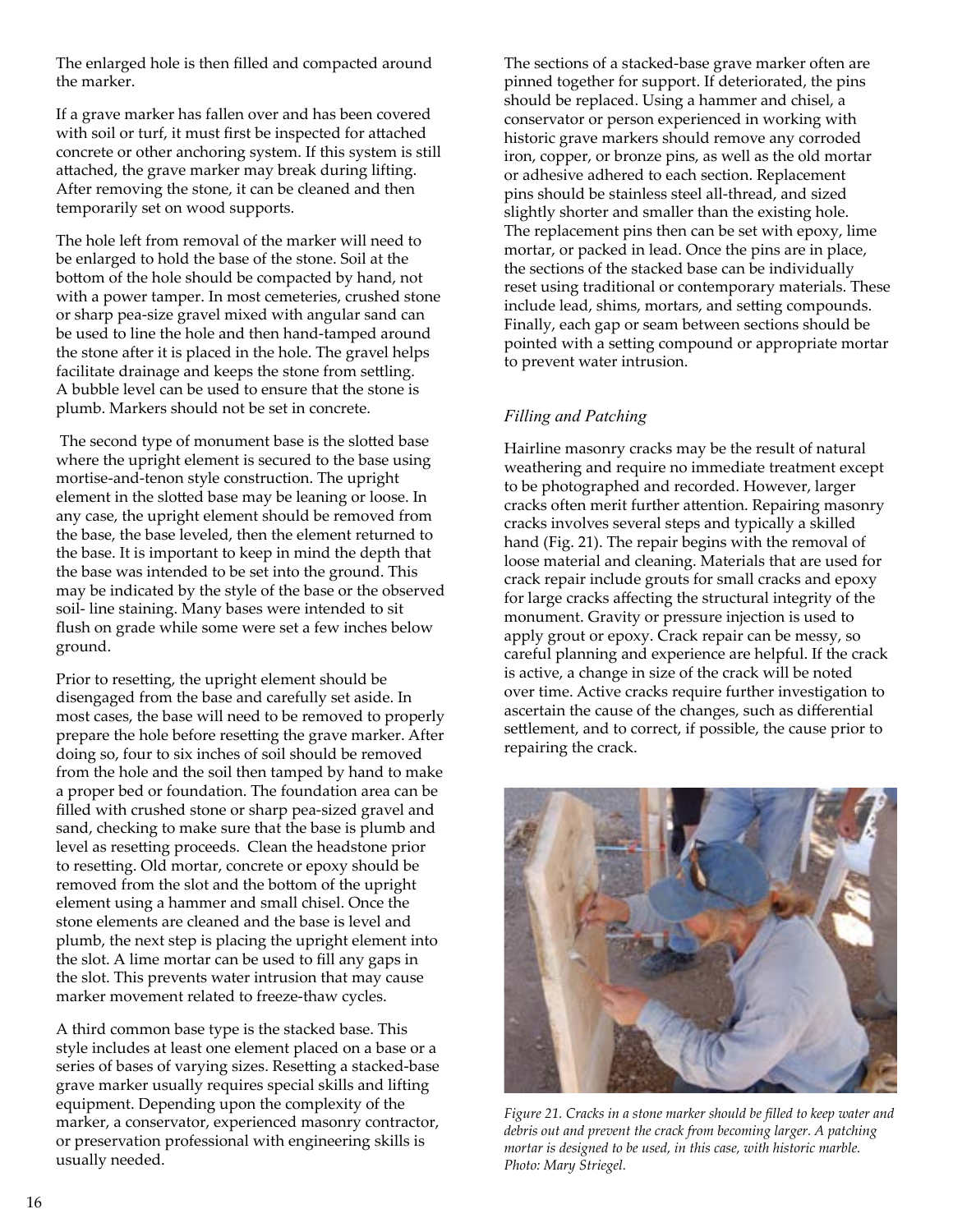Repairing masonry markers with severely damaged or missing pieces requires a skilled mason or conservator. The materials used for patching are similar to those used for repointing mortar joints. With patching, it is critical that the physical and mechanical properties of the patching material be appropriate for the masonry material. Work includes designing a durable patch compatible with the substrate. Proper curing is especially critical for large patches and often involves procedures to protect the patch from premature drying. Repairs to stucco-covered surface should be carried out by a skilled plasterer using a stucco mix that is compatible with the original material.

Repairing delaminated slate and brownstone grave markers also requires a skilled mason or conservator. With this condition, there are openings along bedding planes which expose the stone grave marker to moisture intrusion. Treatments are design to eliminate or reduce moisture intrusion that would accelerate deterioration. The selection of appropriate repair materials and procedures depends on the severity of the condition. Traditionally, delaminated slate or brownstone grave markers were "capped" with a strip of lead or other metal. Today, this repair technique is seldom used, in part because the drilling procedure used to attach the cap can be damaging, if the stone is brittle. Also, there are toxicity issues associated with the use of lead. An alternative approach is to fill the openings exposed by delamination with grout or patching material that is compatible with the stone. Adhesion of the repair material to the delaminated surfaces is particularly important.

The decision whether to use patching material or undertake a dutchman repair with matching materialdepends on the grave marker material, location of the damaged area, size, and other factors. A successfully executed dutchman usually results in a repair that has long durability and maintains a similar weathering pattern to the adjacent historic material. When working with stone grave markers, repairs using dutchman techniques are best done by a skilled stone craftsman.

Detached fragments should be collected, documented and stored in a suitable facility. Reattachment of these fragments should be undertaken by a conservator or mason. This work often requires pins to reinforce the joints and patching to compensate for losses.

#### **Protective treatments**

Protective treatments for metal, stone, and wood grave markers stabilize corrosion and protect the monument from rainwater, pollutants, and other contaminants. Treatments may vary not only due to material differences, but also to specific site conditions.

Wax coatings are often used for bronze markers (Fig. 22). Wax provides a protective barrier against moisture, soiling, and graffiti. There are several steps in the wax application process. Where there is little corrosion, gentle cleaning of the marker is undertaken prior to applying the wax coating. Apply a thin layer of wax to the marker using a stencil brush or chip brush.



*Figure 22. A protective coating must be maintained on metal elements. Wax or lacquer coatings help preserve the bronze patina and slow corrosion. Conservators apply a microcrystalline wax to this bust at St. Mark's Church in-the-Bowery, New York, NY. Photo: John Scott.*

Mineral spirits can be added to the wax to facilitate brush application. A soft, clean cloth is used to remove excess wax and buff the surface. A second coat of wax is sometimes needed.

In most climates, iron objects require coatings to protect them from corrosion. Clear coatings are sometimes used to protect wrought iron objects. A corrosion inhibitive primer and topcoat are used for cast iron and steel objects. Direct-to-Metal (DTM) coatings combine the two. Because of their durability, acrylic enamels, urethane, and fluoropolymer coatings are preferred. Proper surface preparation is important, including the removal of surface soiling, flaking paint, and loose rust. This can be accomplished with compressed air, wire brushing, solvent rinsing, or other cleaning method. Next the surface is cleaned with a damp cloth, repeatedly rinsing the cloth as needed. While the surface needs to be thoroughly dried before painting, it is important to repaint as soon as possible since even overnight condensation deposits are not desirable.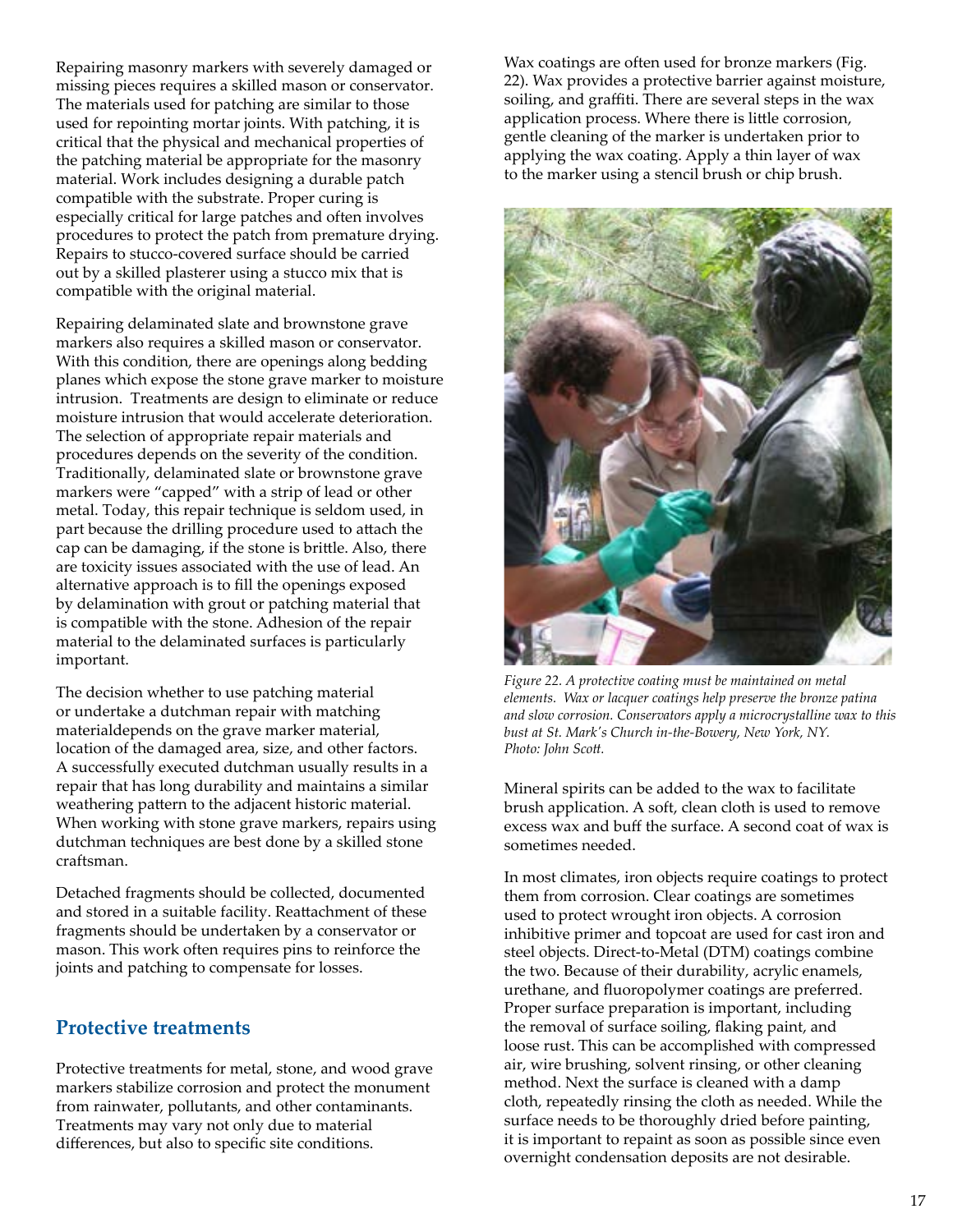Another approach for iron objects is using a rust converter to stabilize corrosion that involves less surface preparation. Commercially available rust converters contain tannin or phosphoric acid and react with rust to form more stable iron compounds. The surface must be painted following surface preparation with the rust converter.

Limewash is a traditional coating that brightens stuccocovered grave markers (Fig. 23). Like paint coatings, it needs to be periodically applied. Limewash is prepared with lime putty or hydrated lime and water. Curing begins following application. The lime putty or hydrated lime reacts with carbon dioxide in the air in a process called carbonation. This reaction eventually forms calcium carbonate, a stable hard coating. Limewash is a "green" coating with no volatile organic compound content and is "breathable," i.e., it allows for water vapor transmission. Although commonly white, limewash can be colored or tinted with alkali-stable pigments such as iron oxide.



*Figure 23. Limewash is a breathable coating sometimes used to protect the surface of the grave marker and provide a decorative finish. Limewash is applied by brush in five to eight thin coats (with each coat about the consistency of skim milk). The surface is allowed to slowly dry between coats. Sometimes the surface is covered by damp burlap to slow the drying process. Photo: Sarah Jackson.*

Before applying the limewash, the masonry surfaces should be inspected for coating residues that need to be removed and any required repair work undertaken. Stucco-covered surfaces should be repaired and allowed to fully cure before applying limewash. If the original color has been determined, the renewal coating can be formulated to match. In preparing the wash, enough water is added to lime putty or hydrated lime to produce slurry with the consistency of skim milk. A mixture of four parts water and one part lime usually works well. A Zahn or Ford cup can be found at a hardware store and used to measure the thickness of the limewash and ensure consistency with each batch. Although many traditional recipes include additives, a simple mixture of lime and water performs best. Using a power drill with a paddle attachment to stir the limewash will help ensure that the lime particles are fully suspended in the

mixture. Any pigment for coloration is added during the final mixing.

The surface must be cleaned of old coating residues, soiling, and other contaminants. After dampening the surface, the limewash is applied in 5-8 thin coats, allowing each coat to dry between applications. Limewash is translucent immediately after application and then becomes opaque when dry.

Proper curing of limewash is critical to its durability. To prevent premature drying, the treated surface may need to be covered with damp burlap. Limewash must not be applied when frost or freeze conditions are predicted or in temperatures above 90° F. Ideally, limewash should be applied during spring or fall when temperatures are around 70° F, avoiding direct sunlight where possible.

Clear water repellents and consolidation treatments are sometimes considered for severely deteriorated grave markers, including unpainted wood markers and masonry. For wood markers, epoxy consolidants are used to patch and repair. For masonry materials, it is important to remember that they are porous, and water vapor and liquid water can travel through their internal network. Protective treatments must allow for water vapor transmission to prevent trapping moisture inside the marker. Although a wide variety of water repellents have been employed on masonry (wax, acrylic, epoxy resins, etc.), silane and siloxane treatments have been the most successful. These organosilicon compounds are "breathable," penetrate below the surface, and form chemical bonds with silicate minerals.

When erosion is severe, consolidation treatments (e.g., ethyl silicate) have been used to replace mineral binders lost to weathering (Fig. 24). Because these treatments are not reversible, laboratory and on-site testing are essential. Application by a conservator or other experienced preservation professional is advised.



*Figure 24. A severely deteriorating monument or grave marker can be treated with a stone consolidant. The treatment is usually applied using a spray system. The consolidant soaks into the stone and replaces mineral binders that hold the stone together. On-site and laboratory testing and evaluation are performed prior to using this non-reversible type of treatment. Photo: Lucas Flickinger.*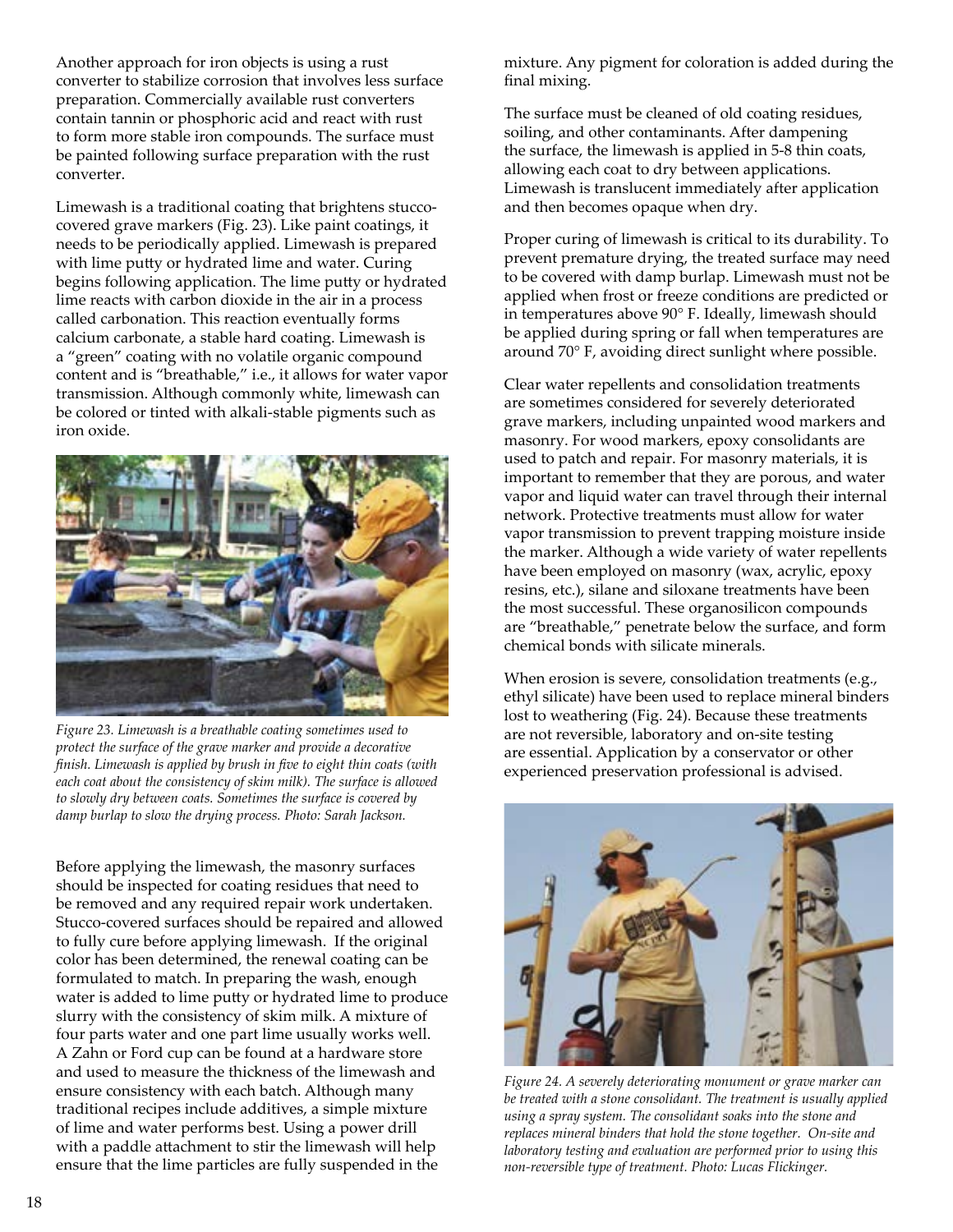### **Conclusion**

Maintenance is the key to extending the life of historic cemetery grave markers. From ensuring that markers are not damaged by mowing equipment and excessive lawn watering, to proper cleaning and resetting, good cemetery maintenance is the key to extending the life of grave markers. Whether rescuing a long-neglected small cemetery using volunteers or operating a large active cemetery with paid staff, the cemetery's documentation, maintenance and treatment plans should include periodic inspections. Only appropriate repair materials and techniques that do not damage historic markers should be used and records should be kept on specific repair materials used on individual grave markers. A well-maintained cemetery provides an attractive setting that can be appreciated by visitors, serves as a deterrent to vandalism, and provides a respectful place for the dead. A community history recorded in stone, wood and metal markers, cemeteries are an important part of our heritage, and are deserving of preservation efforts (Fig. 25).



*Figure 25. Involving the community in activities helps to develop an appreciation for the cemetery and serves to deter vandalism. Events may include children through school or scouting organizations and can help teach across the curriculum. Photo: Debbie Dietrich Smith.*

# **Additional Reading**

*Stragstad, Lynette. A Graveyard Preservation Primer. Altamira Press; Second Edition (August 28, 2013)*

*Jackson, Sarah Marie, Tye Botting and Mary Striegel, "Durability of Traditional and Modified Limewashes," APT Bulletin, Vol. 38, No. 2/3, 2007.*

*Matero, Frank G. and Judy Peters. "Survey Methodology for the Preservation of Historic Burial Grounds and Cemeteries." In APT Bulletin, Vol. 34, No. 2/3 (2003), pp. 37-45.*

*Grissom, Carol A. and Ronald S. Harvey. "The Conservation of American War Memorials Made of Zinc." In Journal of the American Institute for Conservation. Vol. 42, No. 1, Architecture Issue (Spring, 2003), pp. 21-38* 

*National Park Service publications, NCPTT:*

*Best Practice Recommendations for Cleaning Government-Issued Headstones. Mary F. Striegel, 2011.* 

*Wooden Artifacts in Cemeteries: A Reference Manual. Ronald W. Anthony and Kimberly Dugan. 2007*

*Identification of Unmarked Graves. Rinita A. Dalan, Steven L. DeVore and Earl Clay. 2008*

*National Park Service publications, Technical Preservation Services:*

*A Glossary of Historic Masonry Deterioration Problems and Preservation Treatments. Anne E. Grimmer. 1984, reprinted.*

*Keeping It Clean. Anne E. Grimmer. 1988.* 

*Preservation Brief 1: Cleaning and Water-Repellent Treatments for Historic Masonry Buildings. Robert C. Mack, FAIA, and Anne E. Grimmer. 2000.*

*Preservation Brief 2: Repointing Mortar Joints in Historic Masonry Buildings. Robert C. Mack, FAIA, and John P. Speweik. 1998.*

*Preservation Brief 15: Preservation of Historic Concrete. Paul Gaudette and Deborah Slaton. 2007.*

*Preservation Brief 22: The Preservation and Repair of Historic Stucco. Anne Grimmer. 1990.*

*Preservation Brief 38: Removing Graffiti from Historic Masonry. Martin E. Weaver. 1995.*

*Preservation Brief 42: The Maintenance, Repair and Replacement of Historic Cast Stone. Richard Pieper. 2001.*

*Preservation Tech Note 1: Conserving Outdoor Bronze Sculpture. Dennis Montagna. 1989.*

*National Park Service , National Register Bulletins:*

*Guidelines for Evaluating and Registering Cemeteries and Burial Places. Elisabeth Walton Potter and Beth M. Boland. 1992.*

*National Park Service publications, Museum Management Program:* 

*Conserve O Gram, 10/4 Caring for Outdoor Bronze Plaques, Part I: Documentation and Inspection. 2005*

*Conserve O Gram, 10/5 Caring for Outdoor Bronze Plaques, Part II: Cleaning and Waxing. 2005.*